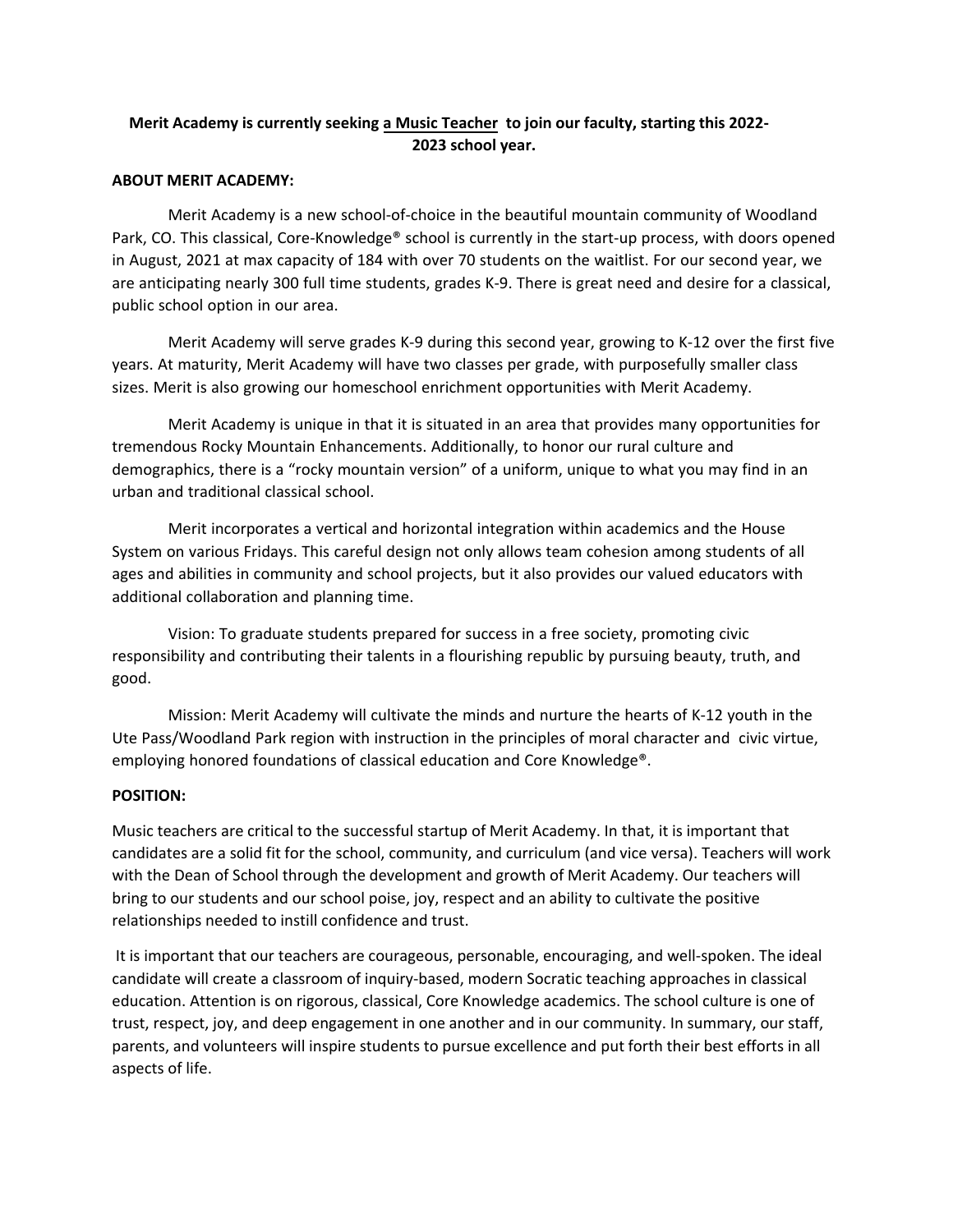The ideal candidates will embrace the "rocky mountain version" of traditional-classical education that makes Merit Academy unique. These Enhancement coaches will be subject matter experts in their respective fields of PE, Music, or Art and in classical education, Core Knowledge®, Colorado State Standards, performance assessments, and other required educational components.

Specific job duties, responsibilities & qualifications will be established further. Currently, the enhancement-coach positions are part time and will be paid on stipend, based on additional offerings during block scheduling.

## **DUTIES & RESPONSIBILITIES:**

- Provide instruction in music to Upper Level students
- Further develop the Upper Level choirs and introduce instrumental curriculum to students
- Understands child growth and development, incorporates that knowledge in planning and implementation of curriculum for best retention and comprehension
- Identifies with and adheres to the vision of Merit Academy and our principles of classical education
- Convey knowledge to students, meet each child's academic needs in collaboration with the academic team
- Implements curriculum and instruction in a matter consistent with Merit Academy
- Support discipline procedures, including requiring students be respectful of teachers, staff, and volunteers
- Provide clear expectations and effectively redirect misbehavior
- Evaluate each student's progress on a regular basis and communicate this progress to the student, parents, academic team and Deans.
- Cultivate the fundamental virtues of Merit Academy
- Works with Dean of Academics in student performance assessments, and achievement of student and professional objectives

## **QUALITIES & CHARACTERISTICS:**

- Professional and empathetic when dealing with concerns of parents, families and fellow staff
- Moral character, acts with integrity and wisdom.
- Holds a conviction and dedication to school choice and Merit's vision and mission.
- Emboldens students, parents, and associated volunteers to love learning, embrace our virtues, and promote a life of responsible citizenship in a flourishing republic.
- Engenders trust and assurances in others through effective, personable communication, kindness and community involvement, behavior, and outreach.

## **KNOWLEDGE & SKILLS:**

- Ability to relate to students and an appreciation of their curiosity, desire for understanding, and age-appropriate levels of fun and interaction
- Contributes to a collegial faculty throughout the school
- A commitment to Core Knowledge®, classical education, school choice, and the positive contributive culture of Merit Academy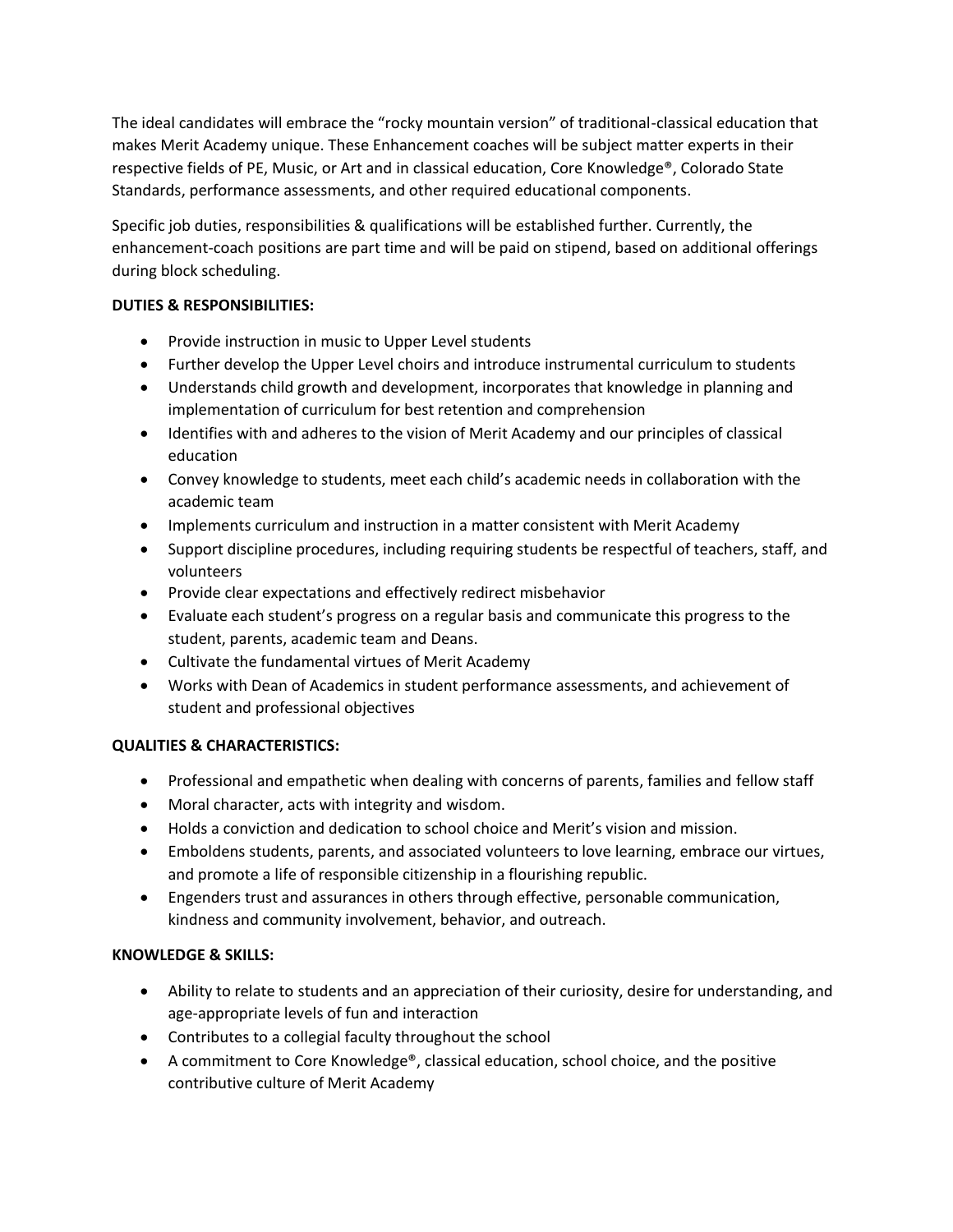- Understanding of classical education, and classical education's history and foundation within Western civilization
- Incorporate various student performance assessment tools to ensure student and school performance objectives are met
- Able to communicate with poise, winsomeness, kindness, and humility
- Ability and desire to learn and master student performance tools and requirements, professional development opportunities, and typical practices in an independent school

## **REQUIRED QUALIFICATIONS:**

- Bachelor's degree or higher in Music or Education
- Must love working with students
- An understanding of charter schools or other schools-of-choice
- Works well with students, staff, and parents
- Enthusiastic about and able to teach with inquiry-based strategies, projects of learning, fitted to each student's ability
- Conviction in Merit Academy's vision, mission and in a classical, liberal arts education
- Ability to maintain classroom decorum
- Strength of character
- Desire for professional development, growth and mentorship

### **REPORTING STRUCTURE:**

Reports to the Dean of Schools. Works side-by-side with teachers, counselor, specialists, and additional staff.

### **PAY & BENEFITS:**

There are 164 contact days and 13 in-service days for teachers. Enhancement coaches are scheduled to work .5 days pay and benefits are as follows:

- \$30-\$35/hr
- School holidays and breaks
- Awards for grants

Additional opportunities may be combined to equal a .6FTE, .8FTE or 1.0 FTE position.

### **CONDITIONS OF EMPLOYMENT:**

- Offers of employment are conditional subject to successful background and reference check
- This is a full-time, salaried position, exempt from overtime.
- Employees are at-will employees
- As required by the IRCA, employees must be verified as legally eligible to be employed in the United States.